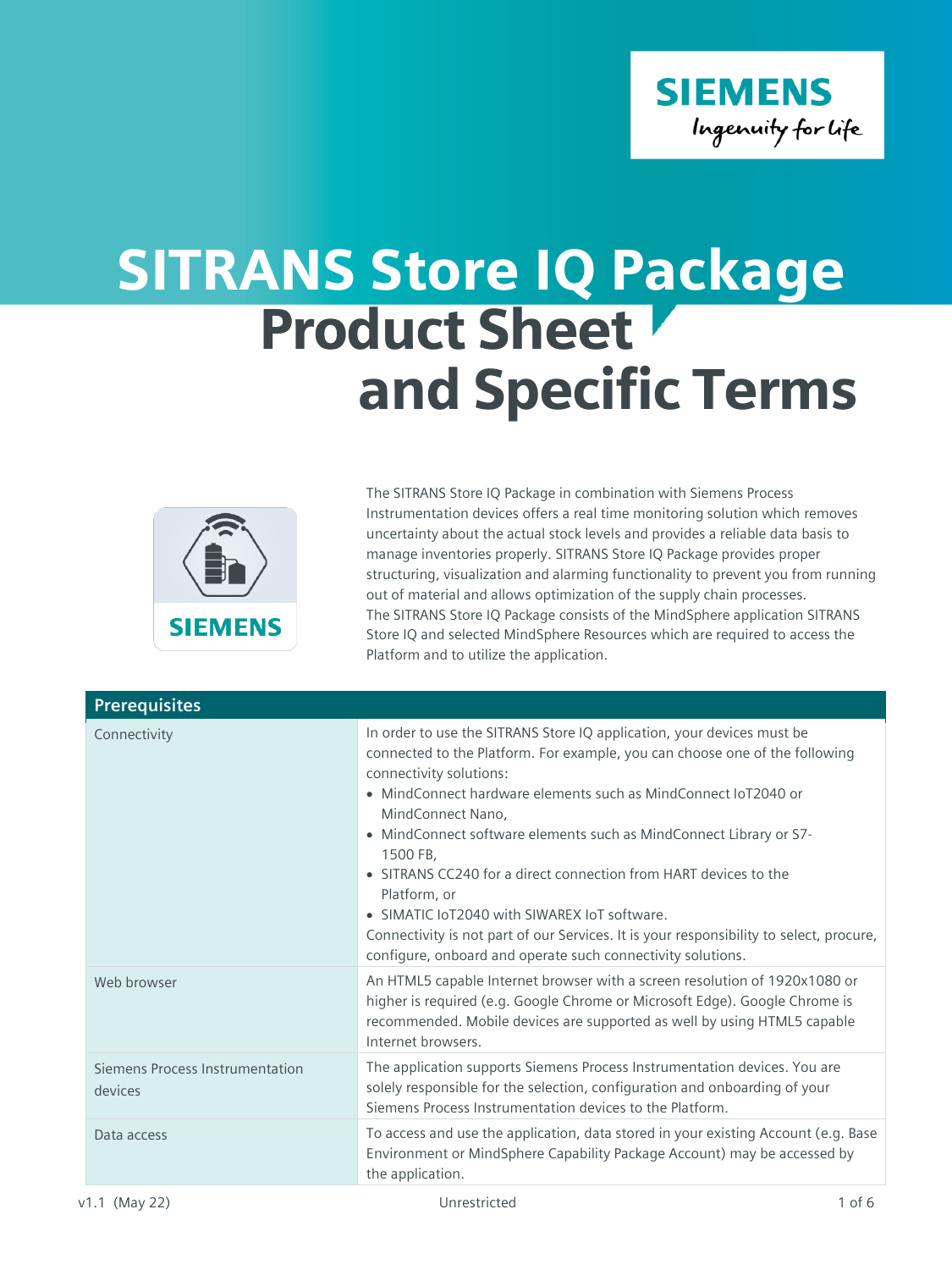| <b>Description of SITRANS Store IQ application</b> |                                                                                                                                                                                                                                                                                                                                                                                                                                                                                                                                                                                                                                                                                                                                                                                                                                                                                                                                        |  |
|----------------------------------------------------|----------------------------------------------------------------------------------------------------------------------------------------------------------------------------------------------------------------------------------------------------------------------------------------------------------------------------------------------------------------------------------------------------------------------------------------------------------------------------------------------------------------------------------------------------------------------------------------------------------------------------------------------------------------------------------------------------------------------------------------------------------------------------------------------------------------------------------------------------------------------------------------------------------------------------------------|--|
| Main functionalities                               | Major functionalities of this application are:<br>• Read in measurements of fill level of inventory storage units, e.g. silos, tanks,<br>or bins.<br>• Derive values like volume or weight out of the measurements,<br>• Structure such measurements in a customizable way to reflect the structural<br>organization of the User,<br>• Navigate through the application via structure tree and map views,<br>· Visualize readings via lists, icons, graphs,<br>• Create and manage alarms and notifications via SMS or email.                                                                                                                                                                                                                                                                                                                                                                                                          |  |
| Application permissions                            | This application is operated in data centers in the United States of America and<br>Germany and processes the following data:<br>• Time series data which include the variables received from an asset within<br>defined continuous time cycles.<br>• Asset configuration data which describe the asset (e.g. asset name, location).<br>• User data (username (given name and surname), email address, language.<br>The application performs the following activities which modify or amend Your<br>Content in your Account on your behalf:<br>Read access on your time series data:<br>• This application reads uploaded data from your data repository to evaluate<br>and process certain information presented in different views within this<br>application.<br>Read access on your asset configuration data:<br>• Read access on asset configuration data is required in order to use the<br>functionalities of this application. |  |

## **Description of MindSphere Resources**

The following MindSphere resources ("MindSphere Resources") are included in the SITRANS Store IQ Package. These have been selected to ensure proper operation of SITRANS Store IQ application.

| <b>Base Tenant</b> | The Base Tenant provides you with a dedicated Account (also referred to as<br>"Tenant") on MindSphere. It enables you to login to your Account via the<br>respective URL provided by us and is required for use of the application and<br>MindSphere Resources.<br>The Base Tenant includes 1 Admin User and provides you with the following<br>administration tools available on the MindSphere Launchpad:<br>• Usage Transparency: provides information regarding your consumption of<br>MindSphere Resources.<br>• Settings: allow managing Users, permissions, rights, roles, groups,<br>Collaborations, subtenants <sup>1</sup> and tenant provider information. For every User,<br>an individual login is required. Users are also permitted to access and utilize<br>the user management for the purpose of receiving a service from you.<br>However, a user that receives a service from you shall not be granted with<br>administration rights, except for administration rights that are offered by the |
|--------------------|-------------------------------------------------------------------------------------------------------------------------------------------------------------------------------------------------------------------------------------------------------------------------------------------------------------------------------------------------------------------------------------------------------------------------------------------------------------------------------------------------------------------------------------------------------------------------------------------------------------------------------------------------------------------------------------------------------------------------------------------------------------------------------------------------------------------------------------------------------------------------------------------------------------------------------------------------------------------------------------------------------------------|
|                    | user management of a subtenant <sup>1</sup> .<br>• Asset Manager: use Asset Manager to onboard & offboard agents to your                                                                                                                                                                                                                                                                                                                                                                                                                                                                                                                                                                                                                                                                                                                                                                                                                                                                                          |
|                    | Account; configure assets, asset types and aspect types; manage the Sharing<br>of assets under a Collaboration between Accounts using Cross-Tenancy. The<br>User that is entitled to administrate the Asset Manager may permit users of a                                                                                                                                                                                                                                                                                                                                                                                                                                                                                                                                                                                                                                                                                                                                                                         |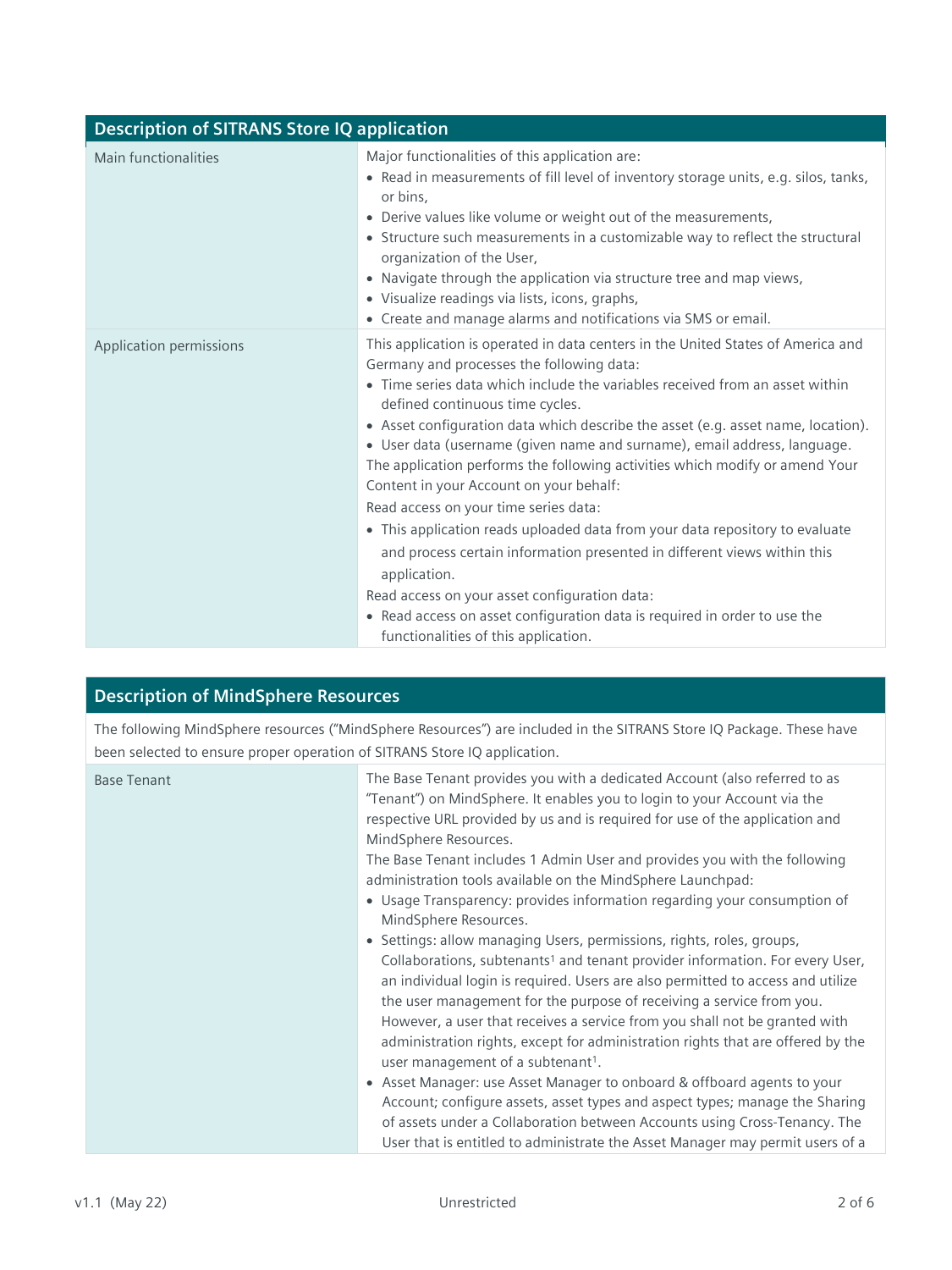|                                 | subtenant <sup>1</sup> who receive a service from you to directly access the Asset<br>Manager in relation to the respective subtenant <sup>1</sup> .<br>• Upgrade: use Upgrade to order available upgrades to your subscribed and<br>additionally available MindSphere Resources (e.g. increase Users or agents);<br>get an overview of your requested and completed upgrades; manage pending<br>upgrade requests (authorized Users only).                      |
|---------------------------------|-----------------------------------------------------------------------------------------------------------------------------------------------------------------------------------------------------------------------------------------------------------------------------------------------------------------------------------------------------------------------------------------------------------------------------------------------------------------|
| User                            | It allows a defined number of Users to access your Account and use the<br>application.                                                                                                                                                                                                                                                                                                                                                                          |
| Agent                           | An agent is a software as part of a hardware device (e.g. MindConnect Nano) or<br>in the form of an application provided by Siemens or a Third Party which you<br>connect to your Account and which can ingest data into your Account and send<br>data to one or more asset instances.                                                                                                                                                                          |
| Asset Type                      | Asset type describes the type of an asset (e.g. a generic motor) including one or<br>several attributes. An asset type is a template that describes the attributes of a<br>homogenous group of physical or logical assets, which is used for asset<br>modeling.<br>An asset type is a grouping of assets with common characteristics that<br>distinguish those assets as a group or class.                                                                      |
| Asset Instance                  | Asset instance reflects a physical and/or logical device within your account, e.g.<br>a specific silo within a plant would be an asset instance. Each instance belongs<br>to an asset type.                                                                                                                                                                                                                                                                     |
| Time Series Data Ingest Rate    | Time series data ingest rate represents the rate at which the sensor data is<br>ingested into the Platform. Data ingest is based on number of assets, number of<br>variables per asset, size per variable including overhead, read cycle interval and<br>sending frequency. This depends on the size of the requests containing time<br>series sent from you to the Platform. Time series data ingest rate is restricted to a<br>maximum of 100 KB/s per asset. |
| Time Series Data Storage        | Time series data storage represents the total volume of time series data ingested<br>and stored in the Platform for an Account.                                                                                                                                                                                                                                                                                                                                 |
| Upgrade of MindSphere Resources | You can upgrade or add additional MindSphere Resources not already included<br>in your base subscription for additional fees.                                                                                                                                                                                                                                                                                                                                   |

<sup>1)</sup> Please note that subtenants are not part of the SITRANS Store IQ Package. Subtenants can be ordered separately for additional fees and can be used for OEM Services as described in the Specific Terms for MindAccess IoT Value Plan available o[n www.mindsphere.io/terms.](http://www.mindsphere.io/terms) If you provide your customers with OEM Services, the Specific Terms for MindAccess IoT Value Plan available o[n www.mindsphere.io/terms](http://www.mindsphere.io/terms) shall apply accordingly as if you had subscribed to a MindAccess IoT Value Plan.

| <b>SITRANS Store IQ Package Size Overview</b> |               |              |               |
|-----------------------------------------------|---------------|--------------|---------------|
| <b>Base subscription</b>                      | <b>Entry</b>  | <b>Small</b> | <b>Medium</b> |
| SITRANS Store IQ application                  |               |              |               |
| Base Tenant <sup>1</sup>                      |               |              |               |
| <b>Users</b>                                  | $\mathcal{P}$ | 2            | 5             |
| Agents                                        |               |              | 10            |
| <b>Asset Types</b>                            | 3             | 3            | 3             |
| Asset Instances                               | 3             | 10           | 100           |
| Time Series Data Ingest Rate                  | 0.01 KB/s     | 0.05 KB/s    | $0.1$ KB/s    |
| Time Series Data Storage                      | $0.5$ GB      | $0.5$ GB     | 5 GB          |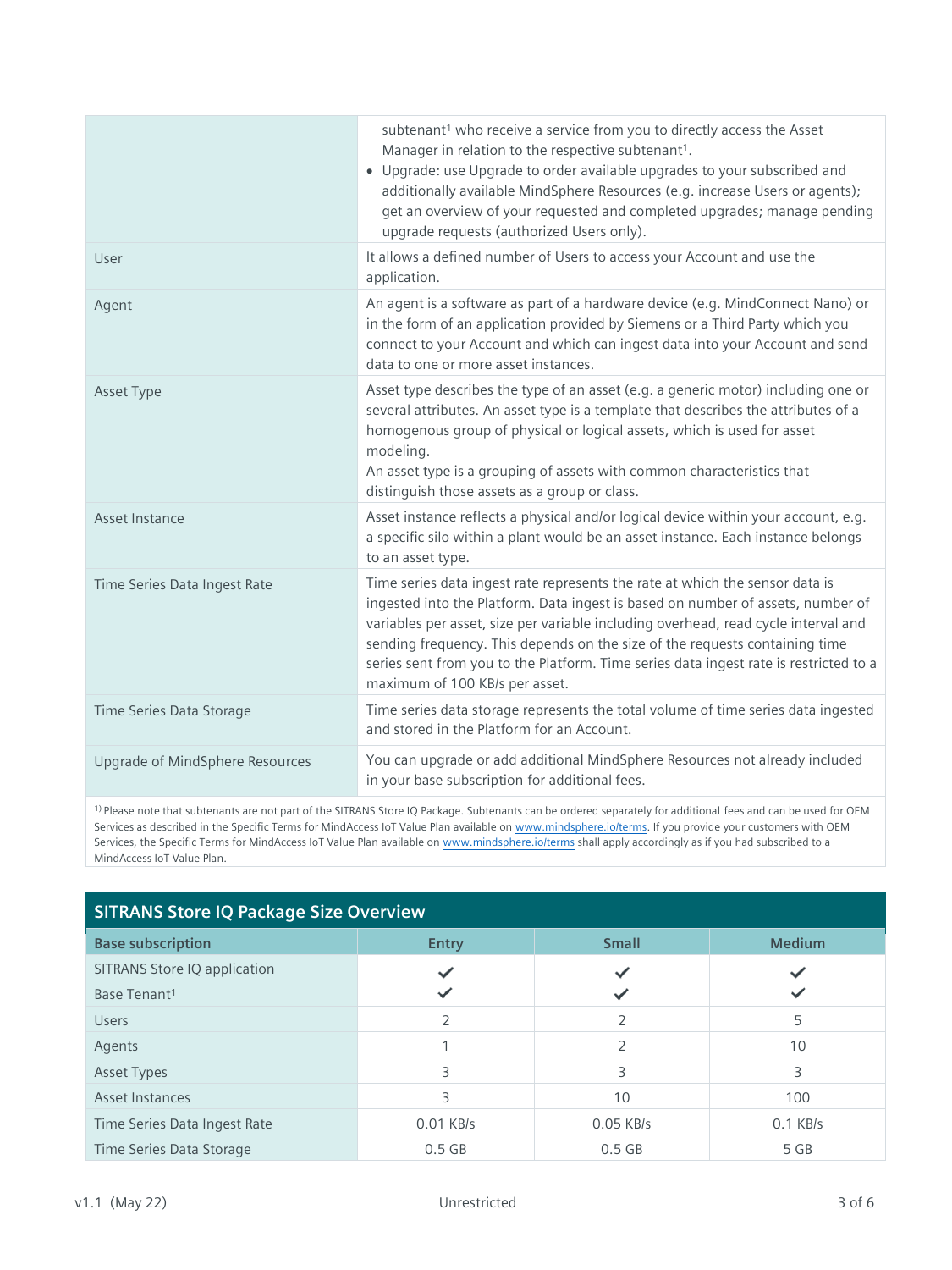| MindSphere Resources upgrade<br>(optional)                                                                                                                                                                                                                                                                                                                                                                                                                                                                                                                                                                                                                                  | <b>SITRANS Store IQ Package Asset Upgrade</b>    |  |
|-----------------------------------------------------------------------------------------------------------------------------------------------------------------------------------------------------------------------------------------------------------------------------------------------------------------------------------------------------------------------------------------------------------------------------------------------------------------------------------------------------------------------------------------------------------------------------------------------------------------------------------------------------------------------------|--------------------------------------------------|--|
| Fee                                                                                                                                                                                                                                                                                                                                                                                                                                                                                                                                                                                                                                                                         | $30 \text{€}$ ?/ month                           |  |
| The SITRANS Store IQ Package Asset Upgrade contains the following additional MindSphere Resources. This upgrade can<br>only be activated within the SITRANS Store IQ application.                                                                                                                                                                                                                                                                                                                                                                                                                                                                                           |                                                  |  |
| Asset Instances                                                                                                                                                                                                                                                                                                                                                                                                                                                                                                                                                                                                                                                             | 10 additional Asset Instances                    |  |
| Time Series Data Ingest Rate                                                                                                                                                                                                                                                                                                                                                                                                                                                                                                                                                                                                                                                | 0.1 KB/s additional Time Series Data Ingest Rate |  |
| Time Series Data Storage                                                                                                                                                                                                                                                                                                                                                                                                                                                                                                                                                                                                                                                    | 0.5 GB additional Time Series Data Storage       |  |
| <b>MindSphere Resources upgrade</b><br>(optional)                                                                                                                                                                                                                                                                                                                                                                                                                                                                                                                                                                                                                           | <b>SITRANS Store IQ Package Agent Upgrade</b>    |  |
| Fee                                                                                                                                                                                                                                                                                                                                                                                                                                                                                                                                                                                                                                                                         | $10 \leq 2$ / month                              |  |
| The SITRANS Store IQ Package Agent Upgrade contains the following additional MindSphere Resources. This upgrade can<br>only be activated within the SITRANS Store IQ application.                                                                                                                                                                                                                                                                                                                                                                                                                                                                                           |                                                  |  |
| Agents                                                                                                                                                                                                                                                                                                                                                                                                                                                                                                                                                                                                                                                                      | 1 additional Agent                               |  |
| <sup>1)</sup> You can decide if a Base Tenant shall be created and provisioned to you as part of your SITRANS Store IQ Package base subscription or if the SITRANS Store IQ<br>Package (without a Base Tenant) shall be added to an existing Account (Base Tenant or MindAccess IoT Value Plan Account). A Package can only be added to an<br>existing Account if the Account and Package are hosted in the same data center location. If you decide to add various Packages to one existing Account, please<br>note the following: The MindSphere Resources included in the various Packages will be combined under one Account; it is your responsibility to allocate the |                                                  |  |

MindSphere Resources to the various Packages according to your needs; <sup>2)</sup>If a fee is displayed in a different currency on the product detail page for SITRANS [Store IQ Package](https://www.dex.siemens.com/mindsphere/applications/SITRANS-Store-IQ-Entry-Package) o[n http://www.mindsphere.io/store](http://www.mindsphere.io/store) in your country of residence at the date of activating any of the upgrades described herein, such displayed fee will be charged.

| <b>Specific Terms</b>                                        |                                                                                                                                                                                                                                                                                                                                                                                                                                                                                                                                                                                                                                                               |  |
|--------------------------------------------------------------|---------------------------------------------------------------------------------------------------------------------------------------------------------------------------------------------------------------------------------------------------------------------------------------------------------------------------------------------------------------------------------------------------------------------------------------------------------------------------------------------------------------------------------------------------------------------------------------------------------------------------------------------------------------|--|
| Subscription Term for base subscription,<br>termination      | The initial Subscription Term for SITRANS Store IQ Package (Entry/Small/Medium)<br>is 12 months. Following expiration of the preceding Subscription Term, the<br>subscription automatically renews with a Subscription Term of 12 months at the<br>then-current terms made available under www.mindsphere.io/terms, unless<br>either Party notifies the other Party at least 60 days prior to the then-current<br>expiration date that it has elected not to renew.<br>Upon expiration of the Subscription Term for SITRANS Store IQ Package without<br>renewal, any upgraded MindSphere Resources will also be deactivated and<br>cannot be used any longer. |  |
| MindSphere Resources upgrade,<br>activation and deactivation | Any of the upgrades described herein may be activated or deactivated within the<br>application at any time during a valid Subscription Term for SITRANS Store IQ<br>Package.                                                                                                                                                                                                                                                                                                                                                                                                                                                                                  |  |
| Payment terms                                                | The subscription fee for SITRANS Store IQ Package (Entry/Small/ Medium) is<br>charged yearly in advance.<br>Upon activation and until deactivation of an upgrade described herein, the fee<br>for the relevant upgrade is charged on a daily basis monthly in arrears.                                                                                                                                                                                                                                                                                                                                                                                        |  |
| Data center location                                         | Your Content processed by the MindSphere Resources is stored at rest in<br>Germany as set out in the MindSphere Supplemental Terms available on<br>www.mindsphere.io/terms.                                                                                                                                                                                                                                                                                                                                                                                                                                                                                   |  |
| Adaptation of fees                                           | During the Subscription Term, we may change or add new fees (collectively<br>referred to as "Fee Change") due to and to the extent required to reflect: (i)<br>changes in the quality or functionalities of the Service; (ii) material changes in<br>market conditions; (iii) general increases in wages or other employment costs;<br>and/or (iv) changes in procurement costs due to price changes made by our<br>suppliers, in each case to the extent that the changes affect our provision of the                                                                                                                                                        |  |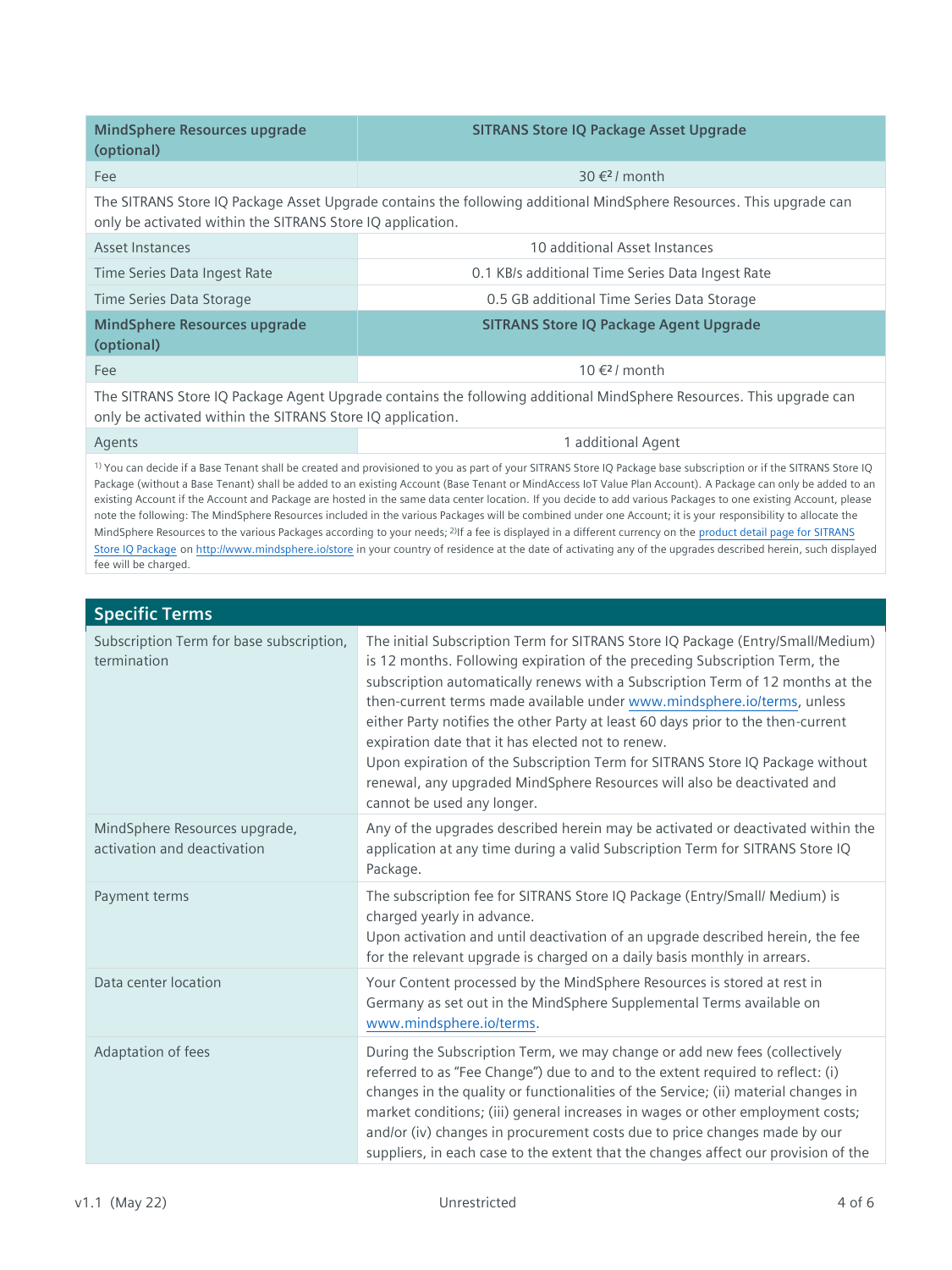|                         | agreed Service. We will notify you of any Fee Change at least 60 days in advance<br>of the effective date of the Fee Change.<br>The fees during any renewed Subscription Term will be the same as during the<br>immediately prior Subscription Term, unless we notify you of a Fee Change at<br>least 90 days prior to the end of the then-current Subscription Term, in which<br>case the communicated Fee Change will be effective upon subscription renewal.                                                                                                                                                                                                                                                                                                                                                                                                                                                                                                                                                                                     |
|-------------------------|-----------------------------------------------------------------------------------------------------------------------------------------------------------------------------------------------------------------------------------------------------------------------------------------------------------------------------------------------------------------------------------------------------------------------------------------------------------------------------------------------------------------------------------------------------------------------------------------------------------------------------------------------------------------------------------------------------------------------------------------------------------------------------------------------------------------------------------------------------------------------------------------------------------------------------------------------------------------------------------------------------------------------------------------------------|
| Service Level Agreement | The Monthly Uptime Percentage for the SITRANS Store IQ Package is 90%.<br>Monthly Uptime Percentage is defined in the MindSphere Supplemental Terms<br>available on www.mindsphere.io/terms.                                                                                                                                                                                                                                                                                                                                                                                                                                                                                                                                                                                                                                                                                                                                                                                                                                                        |
| Data use rights         | "Collected Data" means the following data collected by this application:<br>• Any device data collected from the asset (XML - raw data),<br>• Processed data (KPIs, histograms, events, comments, plans),<br>· Log data (app log, system log).<br>You acknowledge that Collected Data may include copies made by the<br>application from certain parts of Your Content for use in accordance with this<br>Product Sheet and Specific Terms.<br>During and after the Subscription Term, Siemens and its business partners may<br>use Collected Data to improve this application. Use of Collected Data in<br>accordance with this Section will be at Siemens' risk. Should Siemens divest<br>substantially all of its assets of a business or should an Affiliate cease to be an<br>Affiliate of Siemens AG, the purchaser of the divested business or the former<br>Affiliate, respectively, may use the Collected Data received by such business or<br>Affiliate before divestment, only as permitted in this Product Sheet and Specific<br>Terms. |
| Third Party Terms       | The application contains Third Party services, including open source<br>software, commercial software, or software-related managed services, which are<br>subject to additional or different terms, license rights, or require certain notices<br>by their licensors, which we are obliged to pass on to you as your licensor and to<br>which you agree to abide ("Third Party Terms"). The Third Party Terms for<br>SITRANS Store IQ application are made available via the following web link:<br>http://sie.ag/MindSphere-ThirdParty_SITRANSStoreIQ.                                                                                                                                                                                                                                                                                                                                                                                                                                                                                             |
|                         | In order to offer you certain location-based functions, we may use "Google<br>Maps" (e.g. to display the asset's position or to let you obtain directions to your<br>local Siemens point of contact). When you use Google Maps in a country of the<br>European Economic Area or Switzerland, your personal data will be processed by<br>Google Ireland Ltd., Gordon House, Barrow Street, Dublin 4, Ireland, otherwise<br>by Google LLC, 1600 Amphitheatre Parkway, Mountain View, CA 94043, USA<br>(each referred to as "Google"). The processed personal data may include, inter<br>alia, your device's IP address and your location. Location data can only be<br>processed if you granted permission to access, or actively provided your location<br>data within the SITRANS Store IQ application.<br>The data controller responsible for the processing of your personal data in<br>connection with Google Maps is Google; Google's privacy notice can be found at<br>https://www.google.com/policies/privacy.                                |